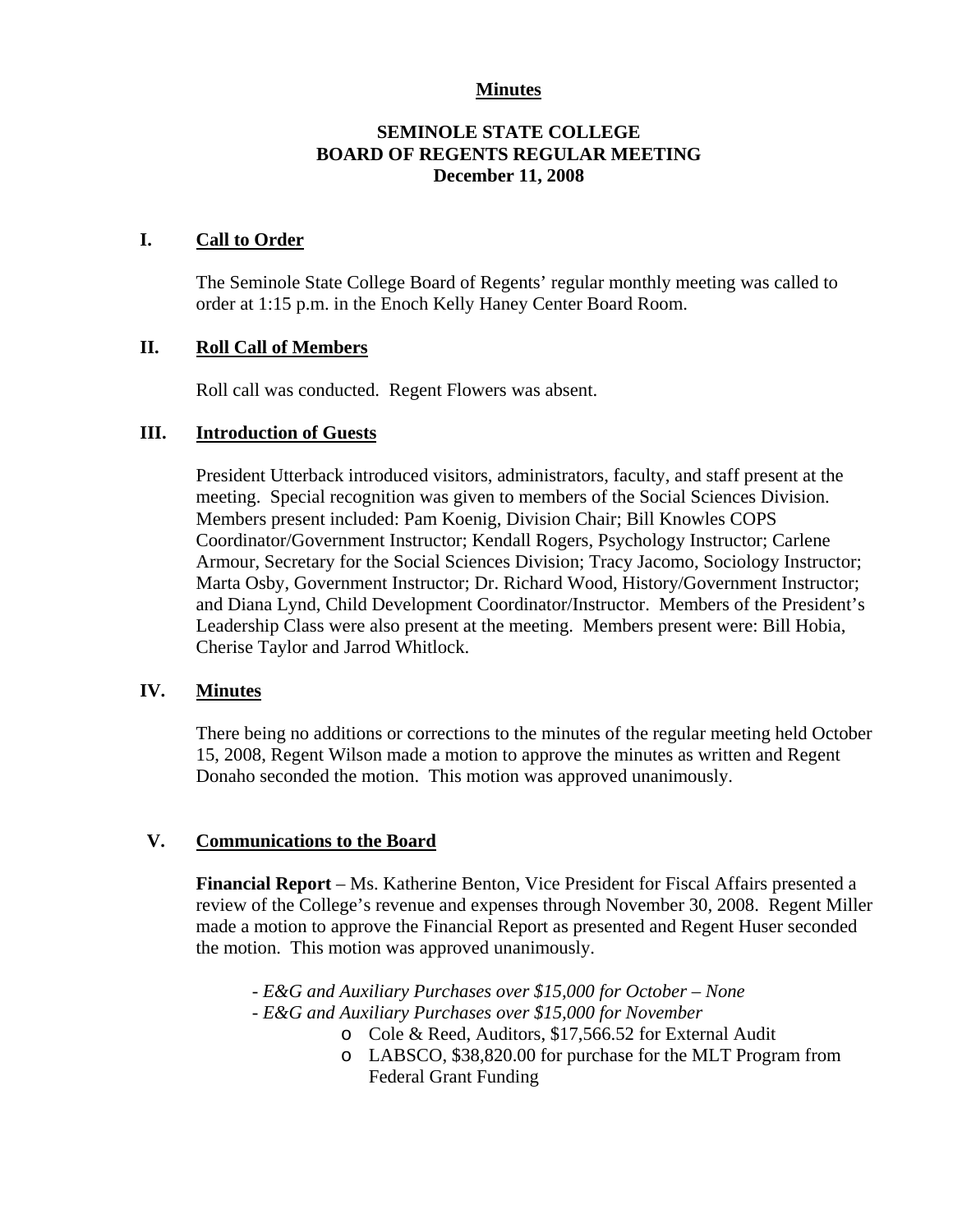Minutes SSC Board of Regents Regular Meeting December 11, 2008 Page 2

### **VI. Hearing of Delegations**

None

## **VII. President's Report**

President Utterback discussed items under the President's Report and the Business portion of the agenda by utilizing a PowerPoint presentation. (See enclosed copy of the PowerPoint presentation)

*Personnel Update* – President Utterback informed the Board of several personnel changes. These were as follows: Ernest Clark has been hired as the Curriculum Specialist for the Native American Serving Non-Tribal Institution (NASNTI) grant, Heather Kreeger has been hired as the Testing Center Adviser, Yashanda Scruggs has been hired as the Retention Specialist for the NASNTI grant, Michael Schnell has been hired as the Technology Specialist for the NASNTI grant, Deedra Eldredge has been hired as Enrollment Management Adviser, Cynthia Yerby has announced her retirement effective January  $1<sup>st</sup>$  and Jim Coleman has announced his retirement effective January  $1<sup>st</sup>$ .

*Campus Activities*– President Utterback told the Board members about several recent and upcoming campus activities. These included: the Board of Regents dates for 2009, Phi Theta Kappa Induction held on November  $10<sup>th</sup>$ ; Native American Day held on November  $17<sup>th</sup>$ ; Presidential Leadership Class trip to the Seminole Nation Historical Museum and the Seminole Nation Tribal Headquarters; the Social Science class served at the Ada Community Thanksgiving Dinner; the SSC Leadership Class held a food drive for the Seminole Interfaith Ministries Food Pantry; Reggie Whitten, Oklahoma City Attorney spoke to the Leadership Development Class on December  $2<sup>nd</sup>$ ; Coffee with the President was held on December  $3<sup>rd</sup>$ ; Peter Simon, Concert Pianist, held an inaugural concert for the donated Baldwin piano in the Haney Center; Psi Beta held their induction on December  $4<sup>th</sup>$ ; the Faculty held their Holiday Party on December  $9<sup>th</sup>$ ; Permanent Issue held their concert on December  $9<sup>th</sup>$ ; Finals Eve Breakfast was held the evening of December  $10<sup>th</sup>$ ; Chancellor for Higher Education Glen Johnson visited Seminole State College on December  $11<sup>th</sup>$ ; and the SSC Educational Foundation Holiday Event will be held on December 15<sup>th</sup> at the Shawnee Country Club. President Utterback invited Board members to attend the Seminole Chamber of Commerce annual banquet on January  $12<sup>th</sup>$ . The speaker for this event will be U.S. Congressman Dan Boren.

*Higher Learning Commission Update* – President Utterback presented the Board with an update on the Higher Learning Commission visit preparation. Pam Koenig updated the Board on the progress of the self-study report.

*Construction Update –* President Utterback updated the Board Members on the construction of the Student Services Center, the tennis court construction and the development of the walking trails around the pond area.